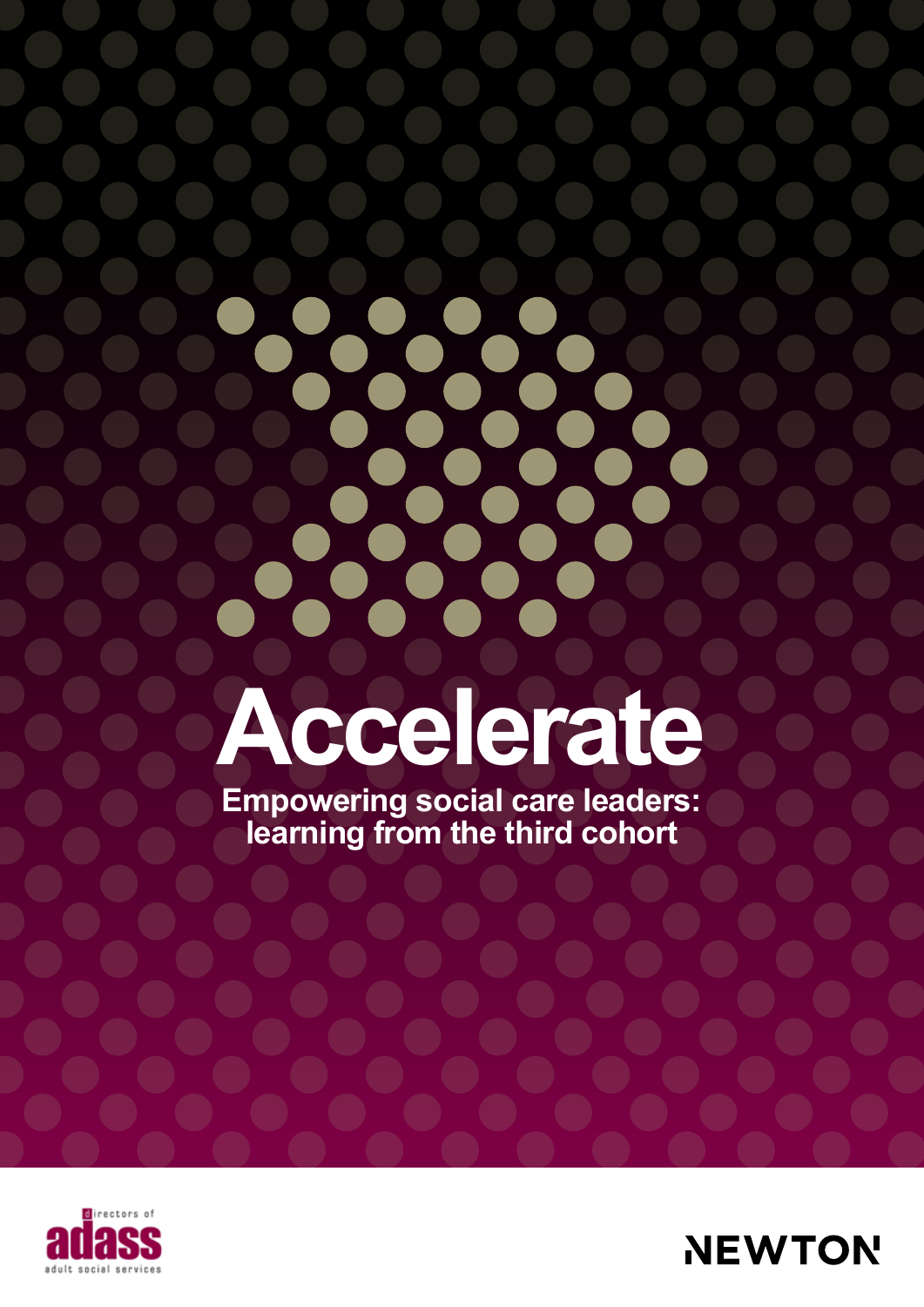

# **Foreword**



**Executive director of adult care and community wellbeing at Lincolnshire County Council, and honorary secretary of ADASS**

*The high volume of quality applicants amply demonstrates the extent to which the Accelerate programme is valued"*

Change has been at the front of everyone's minds over the past year as the coronavirus pandemic has swept aside established ways of working – in some cases permanently – and radically reshaped the landscape of social care.

This year's Accelerate programme was hardly immune to those shifts. Two of the four course modules were, like so much else over the past 15 months, hosted virtually. Meanwhile some of the changemanagement projects participants brought to the programme were subject to disruption and delay as attention rightly focused on Covid-19.

But social care is a sector that rarely stands still. The ongoing integration agenda, the nature of managing resources and the need to cope with rising levels of complexity and need are among the factors that can influence how a programme of change is ultimately implemented.

Instilling social care leaders with the confidence to chart a successful course in an uncertain world has been at the heart of the partnership ADASS and Newton have forged with Accelerate, now in its fourth year and going from strength to strength.

While this year's participants have had less face-to-face time than their predecessors, they have spoken warmly

about the tools gained from the reimagined programme – which have been put to use during the pandemic – and the relationships built with their peers. I was privileged to sit in on some of their closing presentations, which showcased the inspirational work ongoing in the sector – something this report provides a real flavour of.

Meanwhile the high volume of quality applicants for the new cohort, which is just getting underway, amply demonstrates the extent to which the programme is valued as a crucial component of what ADASS is able to offer its membership. The success of Accelerate has acted as a catalyst for other areas of our work and has informed a new programme now available to Principal Social Workers.

I'd like to pay special tribute to Marie Rogers, who has recently retired from ADASS and who is responsible for having built the partnership with Newton and enabling Accelerate to develop. Thanks also to Marie's colleagues Cathy Kerr and Letizia Mattanza for their instrumental roles in the programme and ongoing support. Finally I'd like to thank our colleagues at Newton for the expertise, flexibility and imagination they have brought to the programme – a shining example of partnership work in action.

# **Introduction**



**Steve Phillips Senior partner, Newton**

Following a year which has been filled with such uncertainty, the stories in this report feel – by contrast – full of incredible clarity. Clarity of vision, of decision-making, of impact and of improved outcomes, among others. Despite the challenges, and impact, of the pandemic, I am proud the Accelerate programme has continued to be able to support participants deliver their change programmes.

We continue to receive positive feedback on how Accelerate supports participants to form supportive and lasting relationships with their cohort. That's why I am delighted that over the last year we have started to bring together our two previous cohorts through an alumni network – and the continued support and sharing of best practice this is enabling.

I'd like to echo Glen's thanks to Marie – who has been instrumental in shaping the Accelerate programme from the outset into what it is today. We look forward to working with the rest of the ADASS team to continue to adapt and improve the delivery of the programme, as we react to the changing world around us.

Lastly, I would like to welcome our fourth Accelerate cohort – I hope that you find the next year as enjoyable and rewarding as we find delivering the course.

*The stories in this report feel full of incredible clarity – of vision, of decisionmaking, of impact and of improved outcomes"*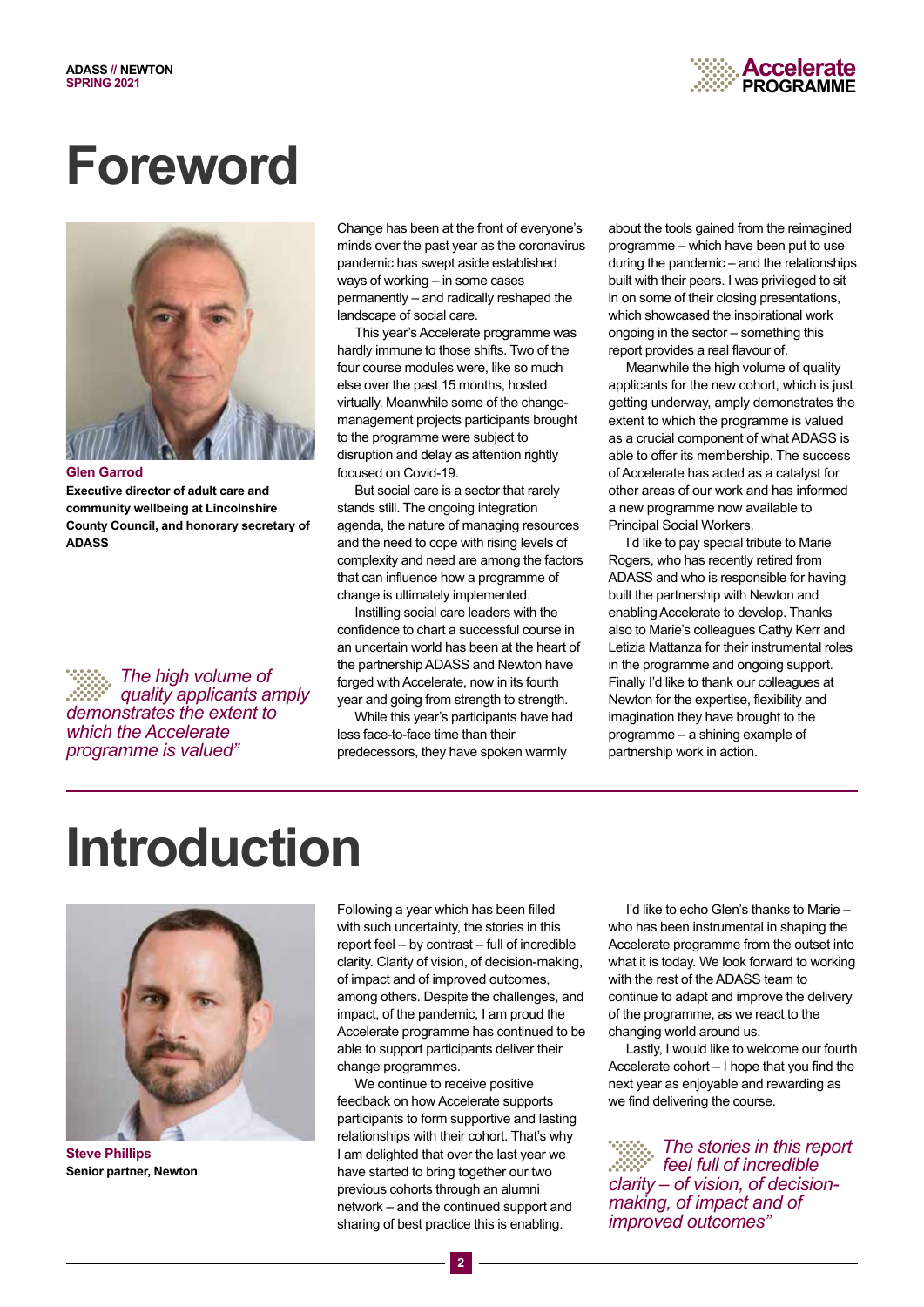



### **Back row (on stairs L-R) Front row (L-R)**

**Gary Heathcote Director of commissioning, Norfolk CC** 

### **Laura Gaudion**

**Strategic commissioning manager, Isle of Wight Council**

### **Nick Davies**

**Assistant director, Royal Borough of Greenwich**

**Matt Lees Programme lead, Newton**

**Clare Deards (on laptop) Head of social work & principal social worker, Swindon Borough Council**

### **Katie Quarmby Business manager, Newton Europe**

**Catherine Gormally Director of social care, Salford Royal NHS Foundation Trust** 

**Sue Batty Service director, Nottinghamshire CC** 

**Richard Parry Strategic director for adults and health, Kirklees Council**

### **Hilary Hall**

**Director of adults, health and commissioning, Royal Borough of Windsor and Maidenhead**

**Peter Davis Assistant director, Leicestershire CC**

# **What is the Accelerate programme?**

**The Accelerate programme develops the ability of directors and senior leaders in adult social care to deliver strategic and organisational change.**

**Designed by ADASS and Newton, the programme is aimed at directors and assistant directors of adult social care services. There have been three cohorts, in 2018, 2019 and 2020.**

**Each participant brought a real-life high-priority major change project to the Accelerate programme that was their focus for the course.**

**The programme is divided into four modules that mirror the stages of a major change project. Each module consists of a two- or three-day residential where participants deepen their** 

**understanding of Newton's change methodology, hear from guest speakers, and share and debate ideas (some of these sessions have inevitably been conducted virtually during the coronavirus pandemic).** 

**The four stages are:**

- l **Assess Identifying and quantifying the opportunities for change, including how to work with stakeholders, measuring success and planning next steps.**
- $\bullet$  **Design Refining the opportunities, designing and piloting new ways of working, including designing effective pilots.**
- $\bullet$  **Implement Delivering the solution with local teams and measuring benefits, including communicating and embedding change in behaviour.**
- l **Sustain Supporting teams to sustain the changes permanently, including sustainability planning and how to keep change going in challenging times.**
- l **Participants are also paired with a programme partner who, together with the peer support from others on the programme, offers an additional source of advice on effective change.**

**The Accelerate programme is now in its fourth year.**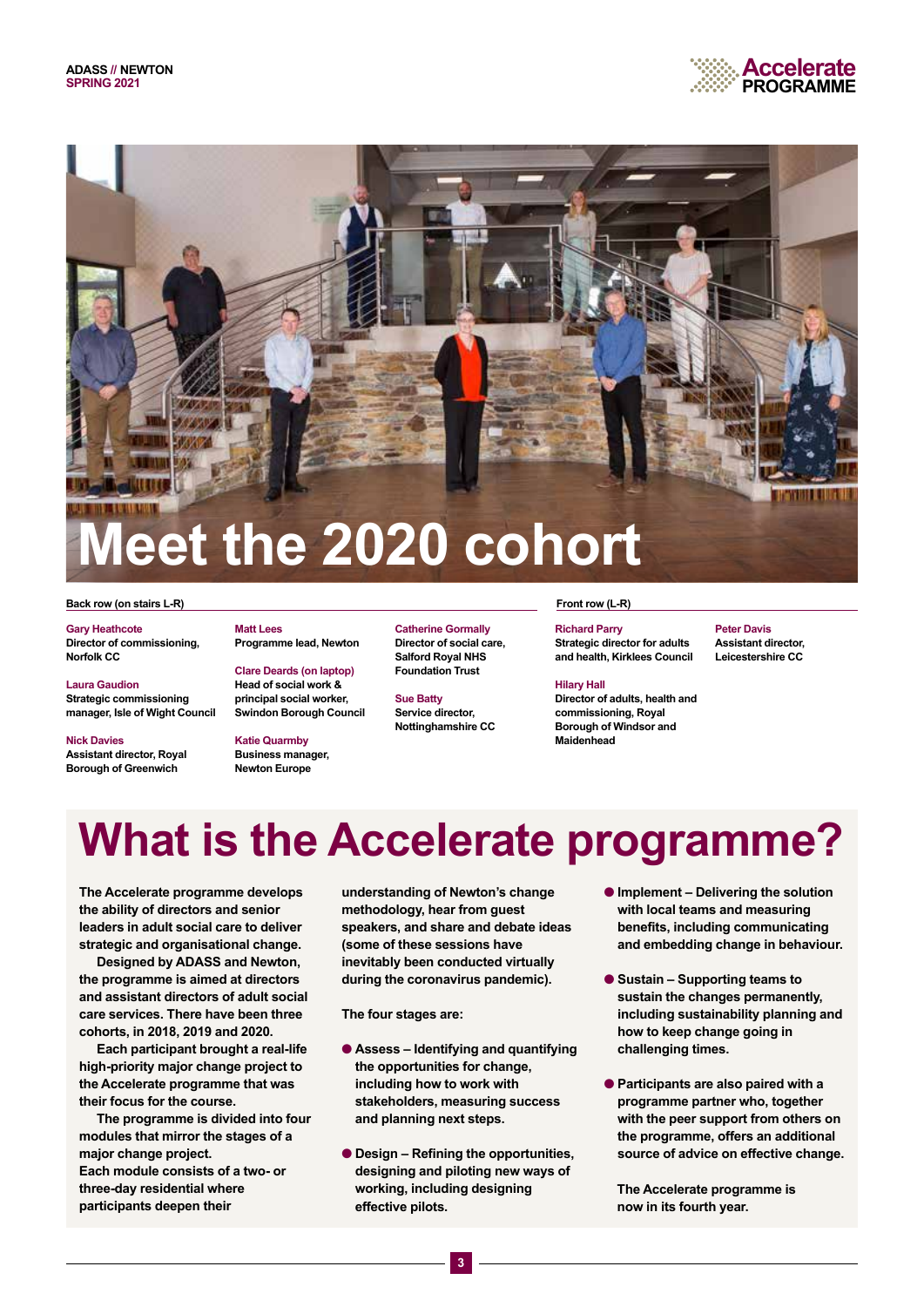



### **Nick Davies, senior assistant director for operations and partnerships, Royal Borough of Greenwich**

● "Successfully adopting a strengthbased approach to how we work with residents who need adult social care is a critical part of the Royal Borough of Greenwich's health and adult services

vision," says Nick Davies, the council's senior assistant director for operations and partnerships.

Nick's change programme, which was also being assisted directly by Newton representatives, entailed tackling those challenges through instilling more consistent practice, building resilience

and ensuring that there was appropriate capacity within reablement.

Key elements included implementing more consistent decision-making assisted by professional reflection and data, which helped address issues around culture change and empowerment within teams."Accelerate gave me the headspace, away from the operational day-to-day, to reflect on how to make some really critical decisions," Nick says. He cites as an example the 'sustain' module helping to convince him of the need to put in a bid to corporate finance colleagues to continue funding recently created delivery lead posts, who had been pivotal to driving things forward.

"If we didn't invest, I realised we'd risk losing gains we'd made – the programme gave me the time, space and energy, and the ideas from other people on the course, to think more deeply and in more of a planned, strategic way about what I needed to do," Nick says.

*Accelerate gave me the headspace, away from the day-to-day, to reflect on how to make some really critical decisions"*

### **Unsticking a sticky problem**

**Sue Batty, service director for ageing well community services, Nottinghamshire County Council**

● Before applying for Accelerate, Sue Batty had no shortage of changemanagement experience. But having worked with Newton in the past, she says she was drawn to the programme because of the company's record in tackling the seemingly intractable system issues local authorities can face.

Sue was wrestling with just such a "sticky problem", around reducing the use of residential care for older adults, which she could see other authorities were doing much better at. Nottinghamshire had been working on this for several years making only small improvements and was now in the throes of a broader strength-based service redesign.

Newton's case-review methodology helped deliver the first of several "lightbulb moments" on the programme, Sue says, by enabling her to home in on factors that were increasing the inappropriate

use of residential placements. These included gaps in housing options for older people to plan earlier for later life, health 'prescribing' social care, pressure from families and staff, and the residential option simply representing the path of least resistance.

"Once we said: it's about reducing inappropriate care, it's not right to put people in residential if that's not actually the service they need, that made sense," she says. "It enabled staff buy-in because they get that, whereas if you just say, reduce the numbers, save money, that's not a good thing to win hearts and minds."

With the barriers diagnosed, Sue set out several ways by which Nottinghamshire will aim to reduce the use of inappropriate residential care by at least 32 people per year over three years. Key strands include internal embedding of strength-based approaches and improvement around decision-making, influencing partners' culture and practice, and joint commissioning to ensure the



right services are there for people at the right time.

The project has been held up by the pandemic, meaning implementation has just started, from April 2021 – but Sue has been sharing learning from the Accelerate programme with managers, who have likewise been in discussion with their teams. Even allowing for the impact of Covid, stats are already demonstrating a reduction in the use of short-term residential care for over-65s in Nottinghamshire.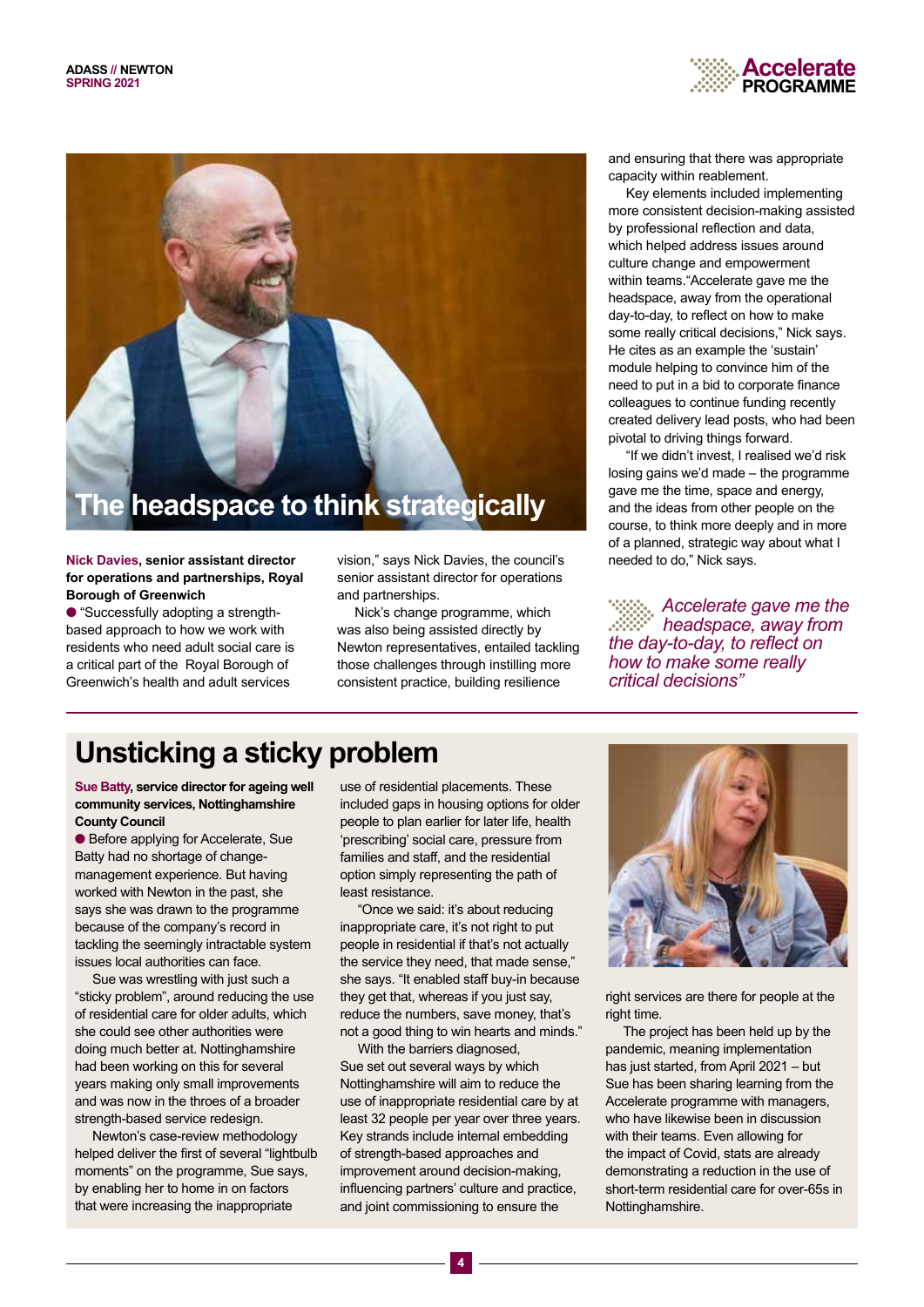



### **Hilary Hall, director of adults, health and housing, Royal Borough of Windsor and Maidenhead**

**•** "Transitions are an issue for every authority," says Hilary, Windsor and Maidenhead's DASS. "But our scenario is slightly more complicated."

Children's and adults' services in the borough are operated by separate, jointly owned arms-length companies – Achieving for Children and Optalis – fuelling the potential both for siloed working practices and for blaming the other organisation when things going wrong.Work to improve

the "flaming clunky" transitions between the two also seemed an ideal project to bring to Accelerate because it was "wide-ranging yet quite contained", Hilary explains.

"It was an opportunity to pull heavily on the support from Newton and others to help me think through things, and to use some of the programme's tools," she says."When I talked to parents of young people who have been through transitions, what they were describing was the impact of really poor processes – if we get them right, one of my key metrics is parents' and young people's lived experience, and also

practitioners'," says Hilary. "The frustration coming from practitioners was, everything happens too late, and the processes were about as far away as you could describe from being person-centred."

The change programme was divided into three workstreams: planning for independence much earlier, reworking transition processes and increasing accommodation and learning options locally to reduce out-of-borough placements. Each was subjected to Newton's assess, design, implement and sustain methodology – which Hilary says staff were receptive to as a proven external system rather than "the way we've always done things".

The transitions programme is – despite Covid disruption – now into its implementation phase and there are tentative positive signs around numbers of young people remaining in-borough, improved lived experience and reduced placement costs.

Hilary adds that the space away from her day job that Accelerate has granted has – along with its rigorous self-assessment exercises – enabled her to reflect much more on her own development, and management style.

"I have a tendency, if staff say, 'I'm really struggling,' to go, 'I'll take that on for you,'" she says. "I have really worked hard on having much more of a coaching style – rather than rushing to help, actually getting people to come up with their own solutions."

### **Cutting vision statements down to size**

**Cath Gormally, director of social care, Salford Royal NHS Foundation Trust** l "We had just started a transformation programme to deliver community-led support, a strengths-based approach." says Cath Gormally. "The 'exam question' for me was: how do you stick to principles of co-production and design with staff, citizens and people with lived experience, while actually delivering change, at scale and pace, and some savings as well?"

Cath, the only one of the 2020 cohort to work for an integrated care organisation (ICO), says that as well as seeking to answer those questions, she was drawn to Accelerate to "stretch myself" in response to an aversion to project management.

"We had visioning workshops – the Accelerate programme helped with cutting down the vision statements, which had

been too big – then got staff to bid for the chance to be an innovation site," she says. "It fit our approach – one principle of community-led support is: keep your bureaucracy to a minimum, co-produce and co-design with people, and avoid jargon where you can."

Cath says that without her learning from the programme she would also have been less able to challenge her project team. "It's helped me really interrogate the KPIs and the plan, keeping that stuff in the background so it doesn't turn staff off, but being really clear about what metrics we actually need and what they lend us in terms of financial opportunity," she says.

During a long coronavirus-related pause in the change programme, Accelerate's framework also provided an extra resource to draw on at a time when



Cath was executive lead for implementing discharge-to-assess processes during the height of the pandemic. "It was my role to kind of hold the ring on an ethical framework to make sure we discharged people swiftly yet safely – so the design and implement framework in my mind was really helpful," she says.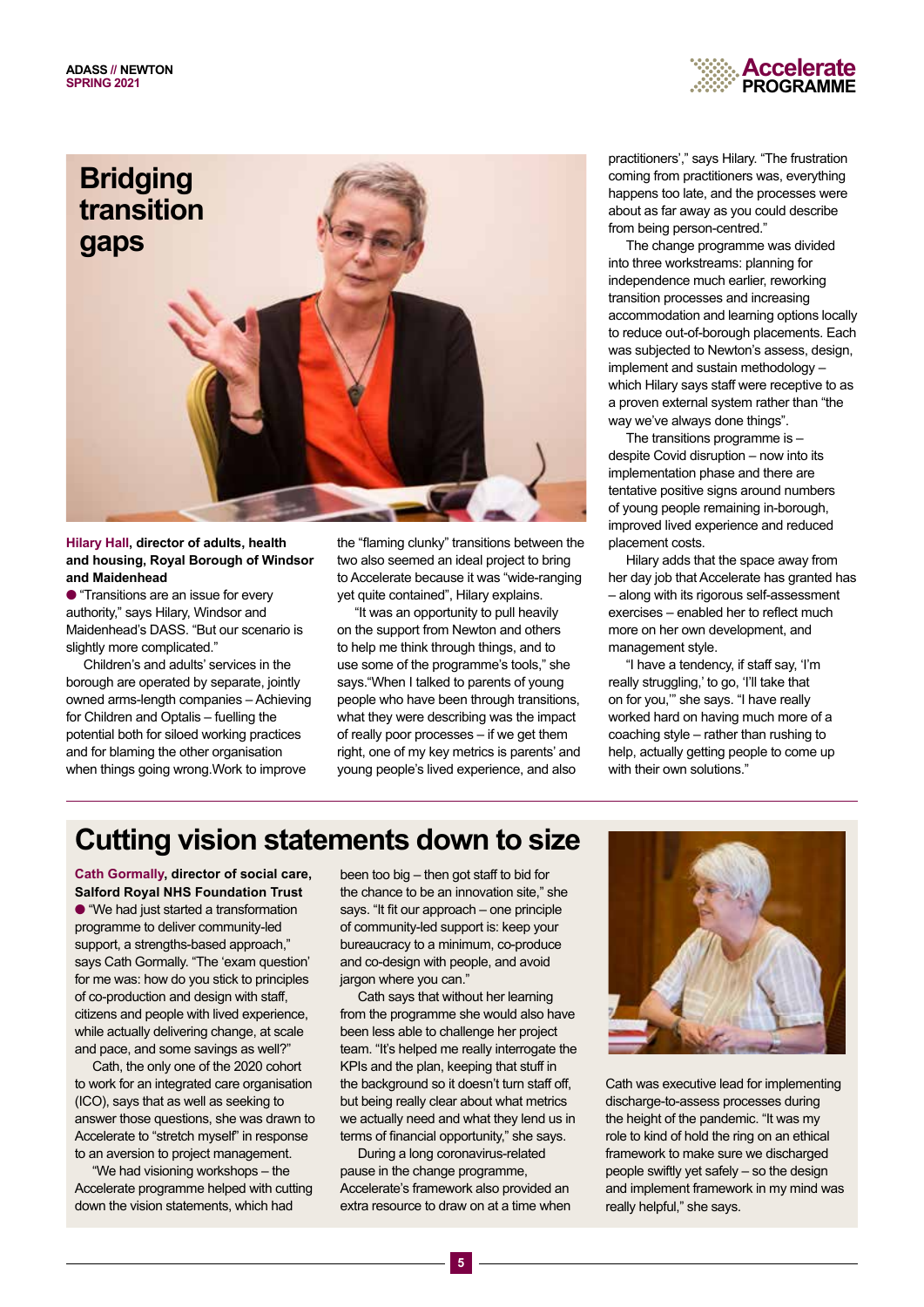



### **'Testing the way you do everything'**

**Gary Heathcote, director of commissioning for adult social care, Norfolk County Council**

**e** Gary was encouraged onto the Accelerate programme by his DASS James Bullion, the former ADASS president, as an ideal self-development opportunity that could help him broaden his role at Norfolk.

The change project he selected – redesigning the county's fragmented and unstable home care market around a smaller number of strategic partners – has been affected by Covid-19 and while its implementation is running on track, a lot of elements have been delayed. Gary says his learning from Accelerate proved invaluable in mapping the path forward – and is already being transferred onto other initiatives.

"It's because of the rigour and the process about how you set out what you need to achieve, as well as learning to look at things from different stakeholders' points of view, what they need to hear from you," he says.

Gary adds that his participation has fundamentally shifted his approach to new projects.

"I've reflected a lot on the programme – it's very clever in that it embeds learning in a project so you've got an example, but what it's actually doing is testing you about the way you do everything," he explains.

"You now think about, what's the best way of tackling this problem – probably you need a bit longer than you might have done, because the setup, the datasets, the metrics are key. You keep coming back to, why are we doing this, which is a really good discipline to get into."



# **minds, not just systems and processes'**

**Laura Gaudion, assistant director for commissioning and partnership and head of continuing healthcare, Isle of Wight Council**

● "Everyone thought it was a great idea but also impossible," recalls Laura of the change project she brought to Accelerate. "It was like a unicorn on the horizon – everyone wants to go and touch it, but nobody's sure it will be there when you arrive.

She's referring to Isle of Wight's mission to implement new care commissioning arrangements. These include moving to an outcome-based model, developing a financial framework to support the shift away from time and task, and nurturing a personal assistant marketplace to complement the island's traditional domiciliary care offer.

While stakeholders liked the broad concept of the project they were mindful of difficulties experienced during similar transitions elsewhere and concerned about the potential fallout, explains Laura, a lawyer by trade. "We needed to change hearts and minds, not just systems and processes."

Laura says the Accelerate programme appealed because of its ethos of driving this kind of collective, rather than top-down, change – which threw down a personal as well as organisational gauntlet to her.

"It's the nature of me, the nature of my professional background, to run ahead without necessarily thinking about how to take people with me," she acknowledges. "A key learning point from the Assess module was: slow down – it's only if you can articulate what's going on in your head that you're going to get to where you need to."

When Laura returned to the Isle of Wight and sat down with partners to set out her vision for a homecare contract, she felt she had the tools to convince everyone to get behind it. "I came back with a skeleton, really, of what I saw the design phase needing to look like, and at that point everyone started to buy in because they were able to help put the meat and the muscle on those bones," she says.

This consensus has endured through some difficult interactions, with both partners and elected members, around the details of the project. Laura describes Accelerate's focus on planning how to communicate change as giving her a "totally different way of managing" challenging conversations, keeping focus on substantive points and not being drawn into unnecessary arguments.

"We've now got our three locality partners in place, we're working with them on a weekly basis, and building lines of engaged communication to make the next 10 years of this programme what they need to be," Laura says.

*I came back with a skeleton of the design phase, and everyone started to buy in to help put meat and muscle on those bones"*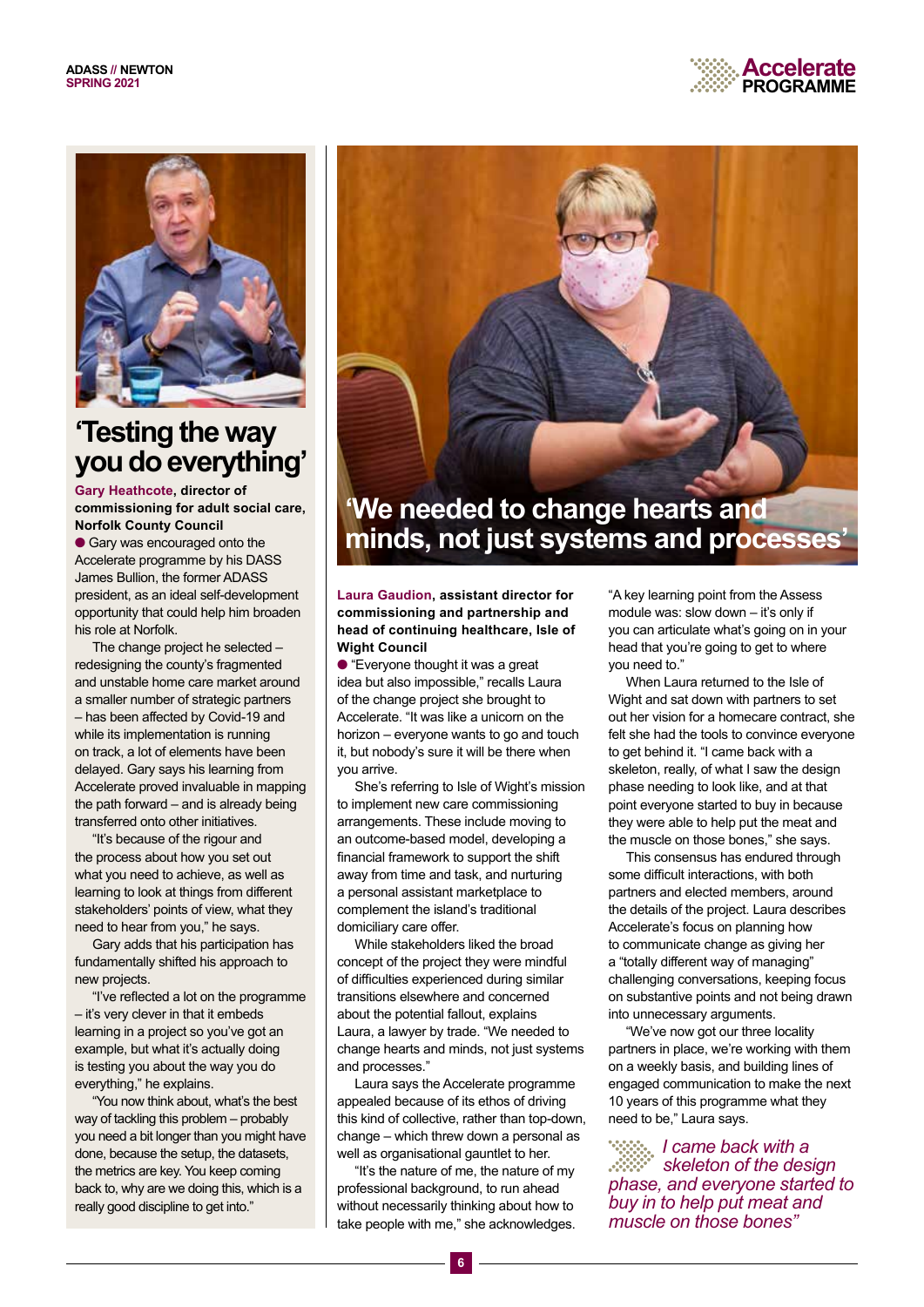

### **Gaining financial confidence**

### **Clare Deards, head of social work for adult services, Swindon Borough Council**

**• For Clare Deards, the idea of applying** for Accelerate came "out of the blue" thanks to a suggestion made by her line manager.

Clare, who was about to take charge of a change programme – which, as with Cath Gormally, involved implementing a community-led support model – initially had little idea of what her involvement with Accelerate might entail.

She had, however, previously worked alongside consultants from Newton during another project at Swindon. "Having that benefit was massive for me, because I already had an awareness of some of the key concepts – but I was now looking at them through a different lens," she says.

Clare describes the knowledge gained around finance, such as being able to break down invest-to-save approaches, as one of Accelerate's most important benefits. Part of the process was being encouraged to recognise that this was an area of relative weakness for her, and to make the case to her employer that she needed support, given her change programme's potential to save £9.5 million annually.

"The programme also helped

me realise that you don't need to apologise for trying to find some extra money, because looking at where we are nationally, life is going to get

harder," she says. "If you want to keep delivering good outcomes as a local

authority, you'll need to make savings – I had a broader conversation with my team, and everyone was OK with that."





**Richard Parry, strategic director for adults and health Kirklees Council** ● Richard, the experienced DASS at Kirklees, says the appeal of Accelerate was about "teaching an old dog new tricks", given that people in top-level roles can become distanced from the nitty-gritty of change programmes.

"You need to be continuously challenged, and reflecting on what you do and don't know," he says. "I'm more of a strategist than someone who does detail, and am quite organic in my approach, so for me there was just something about the challenge around putting in a rigorous methodology."

After concluding that his original change project was too broad-brush, Richard refocused narrowly onto a review of 19 sheltered housing schemes' future. This had already begun, but the learning Richard had gleaned through the initial programme modules enabled him to coach colleagues involved in the review, taking them back to the visioning stage to reassess motives and KPIs.

"Without Accelerate we'd have been looking at it through the lens of, we have a housing problem to solve, rather than going back and having a more

*I'm more of a strategist than someone who does detail, so for me there was a challenge around putting in a rigorous methodology"*

fundamental conversation with social care about how we might use these assets," he says. "We thought through how we'll demonstrate success, in terms of reduced numbers of people moving into residential care or savings on the adaptations budget because we've got better adapted accommodation."

It's envisioned that some of the schemes will remain as they are while others may be repurposed to support people with learning disabilities or complex physical disabilities. With care homes closing as a result of the pandemic, a number of properties may also present opportunities for providers to partner with the council "and deliver care into some of these sheltered schemes, almost stepping them up to become mini-extra-care schemes", Richard says.

So did the programme teach this old dog new tricks? Richard says that while there was "not an awful lot that was profoundly new", the experience spotlighted areas he reflexively tended to avoid, and others he had got so comfortable with that he sometimes coasted through them.

He compares his participation favourably to the advanced driving test he put himself through a few years back. With Kirklees colleague Amanda Evans also an Accelerate alumnus, Richard adds that the council aims to embed both their learning as "the way we will do change projects in the future."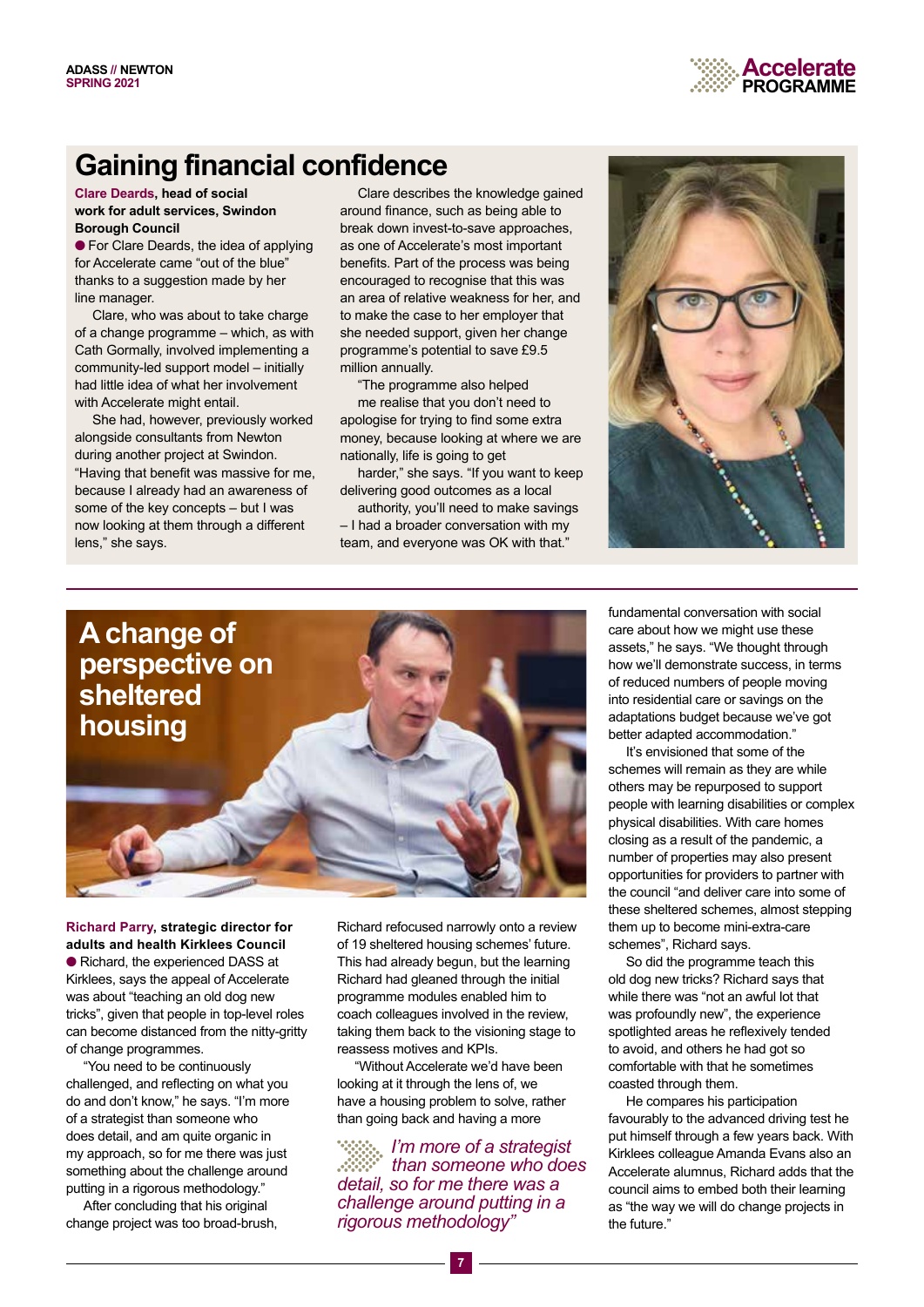

## **The Newton perspective**

**Stephen Knight, partner at Newton, is responsible for the Accelerate programme at Newton. He works alongside Matt Lees, who delivers the programme, and in partnership with ADASS colleagues in both course design and delivery.**

**Q How has the Accelerate programme evolved over the years in response to learning from the people you've been delivering it to?**

While the core structure of the Accelerate programme has remained consistent over the years, in that it is aligned to the key stages of a successful change programme, we are always evolving the content. For example, we reflect the continually changing landscape of adult social care through both the case studies and our guest speakers. This year, topics included the use of resources, leading change across complex organisations with multiple stakeholders, and working successfully within an integrated care system (ICS).

We are also very passionate about ensuring we adapt the course based on participant feedback – which has led to a number of adaptations. For example,

a stronger focus on the strategic, operational, behavioural and political elements of any transformation agenda, and tweaking the criteria and content to ensure Accelerate is an attractive offer to both directors and assistant directors.

**Q How has the Accelerate programme had to adapt in response to the pandemic and how successful has this been?** We define the success of Accelerate on how much our participants value the programme, so it was right to be led by them on how they wanted to adapt. Ultimately this year's participants were totally committed to their programmes and the course so while we made some tweaks – like changing course dates and taking some of the modules online – we carried on as planned. For me, the stories in this report are testament to that absolute focus and commitment – even

where some programmes had to be adapted or paused.

**Q What's next for Accelerate?** We are always seeking to evolve the Accelerate offer. This year, we'll be refining the content to take into account topics such as the evolving ICS agenda, and the impact of adult social care reform. We also want to ensure we are reacting to the changing world around us – so we are looking at how we can bring through innovations in digital and technology and consider the impact this can have on adult social care.

We often talk about how much participants value the opportunity to build their network through Accelerate. That's why I'm really excited about the emerging alumni network – and continuing to strengthen that. We are hoping to get all three cohorts face to face for the first time later this year!



### **Back row (L-R) Front row (L-R)**

**Andy Biddle Director of adult social services, Portsmouth City Council**

### **Caroline Baria**

**Deputy director for integrated commissioning, Leeds City Council**

**Ros Cox Deputy director for integration and transformation, Bristol City Council**

### **Fiona Musgrave**

**Assistant director for integration and partnerships, Cumbria County Council**

**Tracy Meyerhoff Assistant head of adult social care, Hull City Council**

### **Nathan Atkinson**

**Assistant director of strategic commissioning, Rotherham Metropolitan Borough Council**

### **Claudia Brown Divisional director of adult social care, Tower Hamlets Council**

### **Nick Pryke**

**Director of integrated discharge, Norfolk & Waveney Sustainability and Transformation Partnership**

### **Sam Fitzgerald**

**Assistant director for adults' services, North Northamptonshire Council**

### **8**